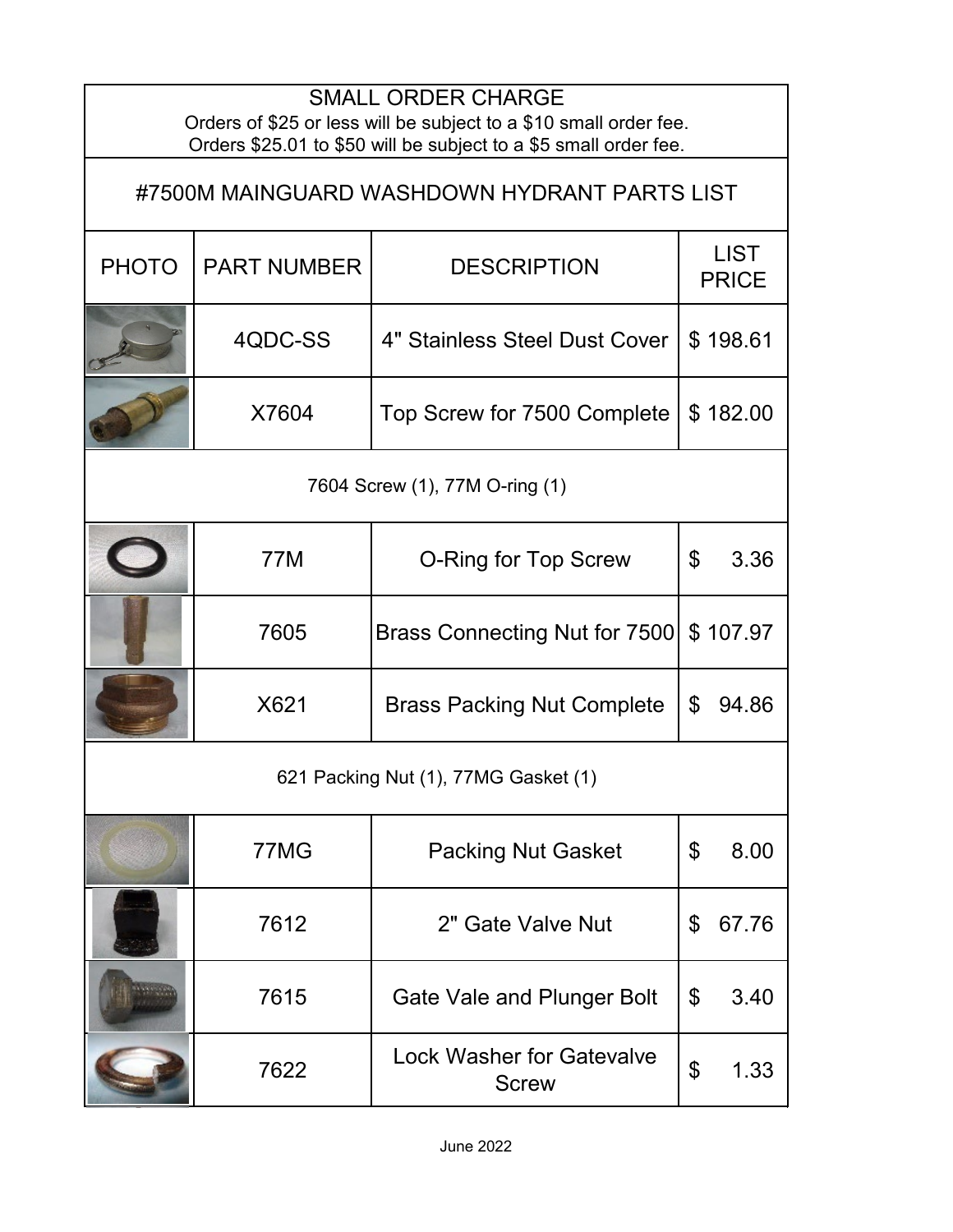|                                                                                                     | X7603    | Iron Top Cap Complete                                                    | \$118.68    |  |  |
|-----------------------------------------------------------------------------------------------------|----------|--------------------------------------------------------------------------|-------------|--|--|
| 7603 Top Cap (1), 7613 Gasket (1), 7610 Bolt (2)                                                    |          |                                                                          |             |  |  |
|                                                                                                     | 7613     | <b>Top Cap Gasket</b>                                                    | \$<br>5.30  |  |  |
|                                                                                                     | 7610     | <b>Top Cap Bolt</b><br>(requires 2 per cap)                              | \$<br>13.29 |  |  |
|                                                                                                     | 7602     | Iron Neck for 7500                                                       | 79.26<br>\$ |  |  |
|                                                                                                     | 4P       | <b>Stand Pipe</b><br>(price per foot)<br>(measure exactly end to end)    | \$131.85    |  |  |
|                                                                                                     | 1 1/16SR | <b>Operating Rod</b><br>(price per foot)<br>(measure exactly end to end) | \$<br>42.00 |  |  |
|                                                                                                     | X7609    | <b>Plunger Complete for 7500</b>                                         | \$326.99    |  |  |
| 7609 Plunger (1), 7614 O-ring (3), 10800 Seat Washer (1), 10812 Washer (1), 7615<br><b>Bolt</b> (1) |          |                                                                          |             |  |  |
|                                                                                                     | X7600RK  | 7500 Repair Kit                                                          | ደ<br>65.56  |  |  |
| 7614 O-ring (3), 10800 Seat Washer (1)                                                              |          |                                                                          |             |  |  |
|                                                                                                     | 7614     | <b>Plunger O-Rings</b><br>(requires 3 per plunger)                       | \$<br>16.86 |  |  |
|                                                                                                     | 10800    | <b>Seat Washer</b>                                                       | \$<br>14.47 |  |  |
|                                                                                                     | 7601     | Iron 4" Inlet for 7500                                                   | \$483.29    |  |  |